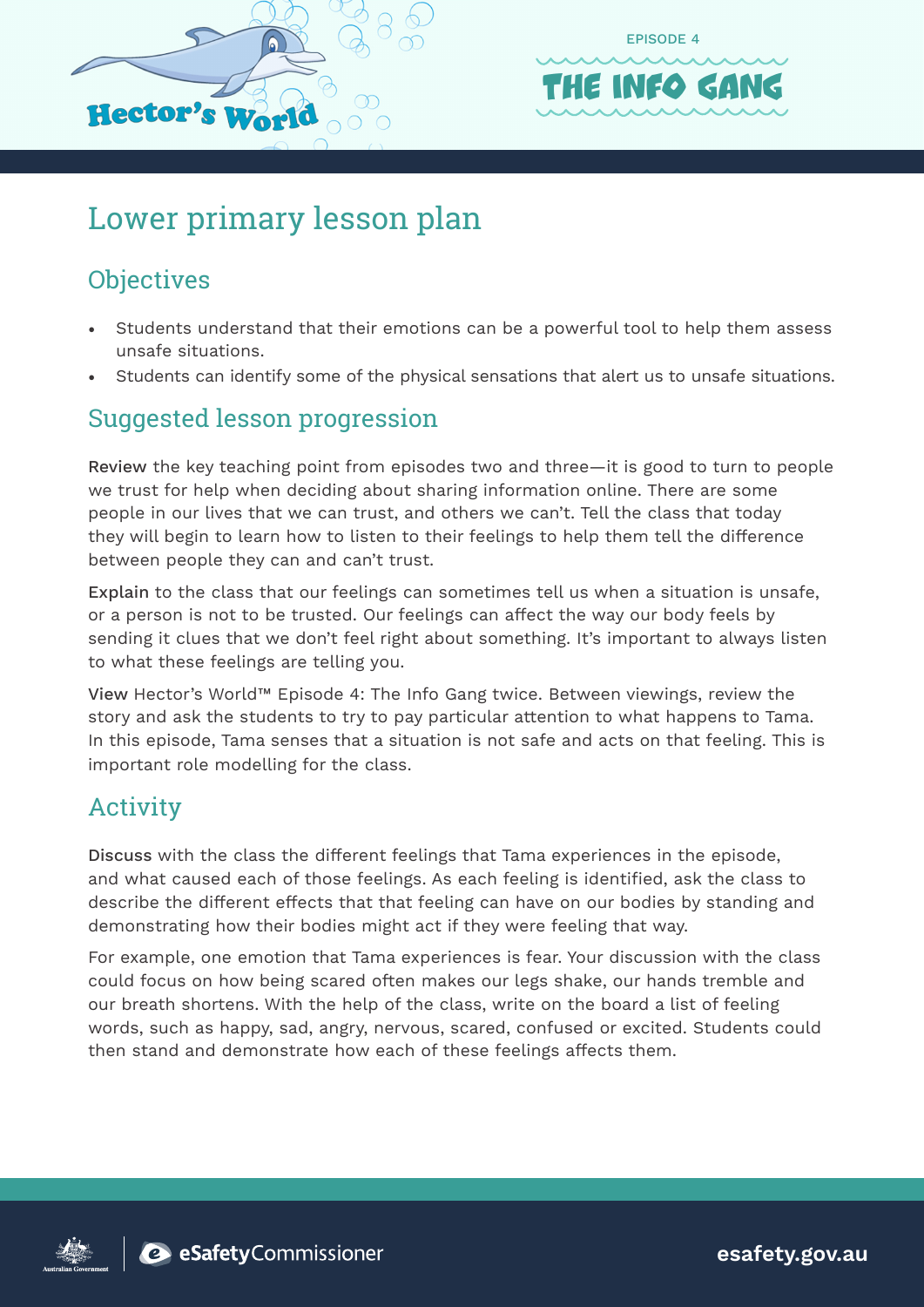#### **Teacher's hints**

You might prefer to divide the class into three groups, and allocate one question to each group. Alternatively you could work with the whole class, pausing the animation if possible between questions rather than asking all three questions at the very beginning.

Review the lesson, emphasising the importance of always listening to what our feelings are telling us. Link this lesson to the previous two, emphasising this important point when our feelings send us a message that something is wrong, it is a good idea to seek help from the people we trust. This could be while we are at school, out shopping, or even at home.

Reiterate that if the first person they tell does not help, that it is good to keep on telling until someone helps.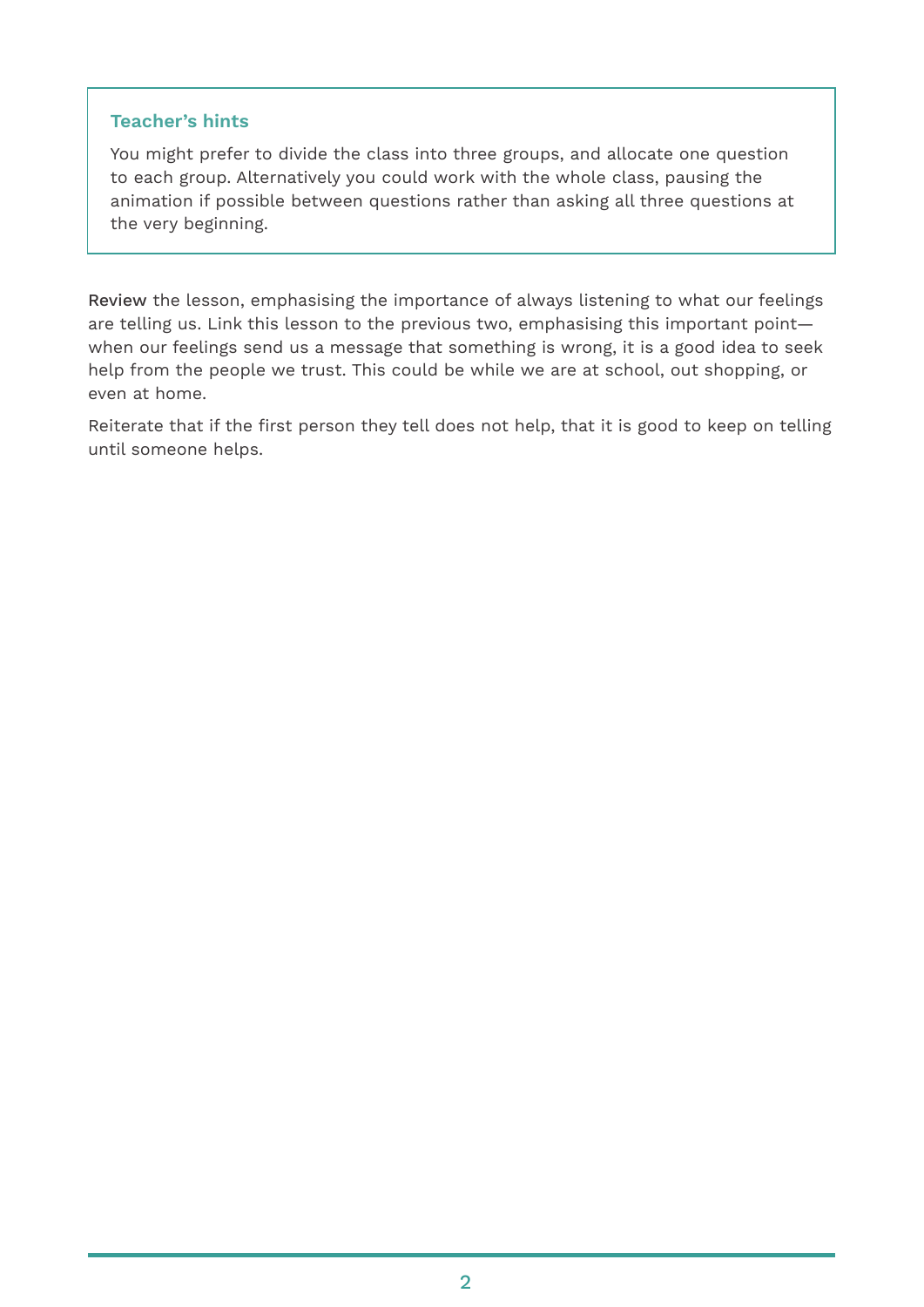

© 2003-2009 Hector's World Limited under licence. All rights reserved.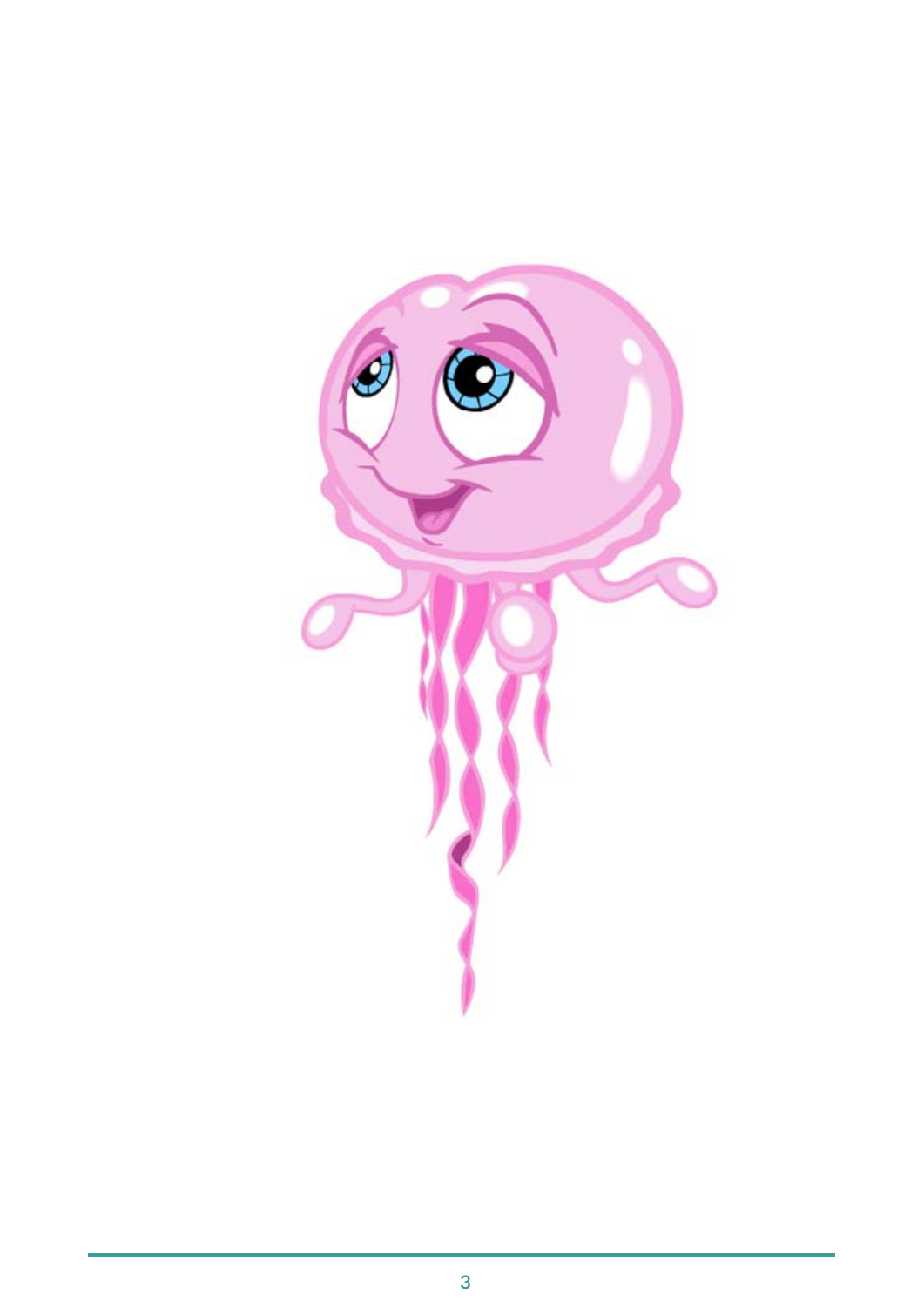

© 2003-2009 Hector's World Limited under licence. All rights reserved.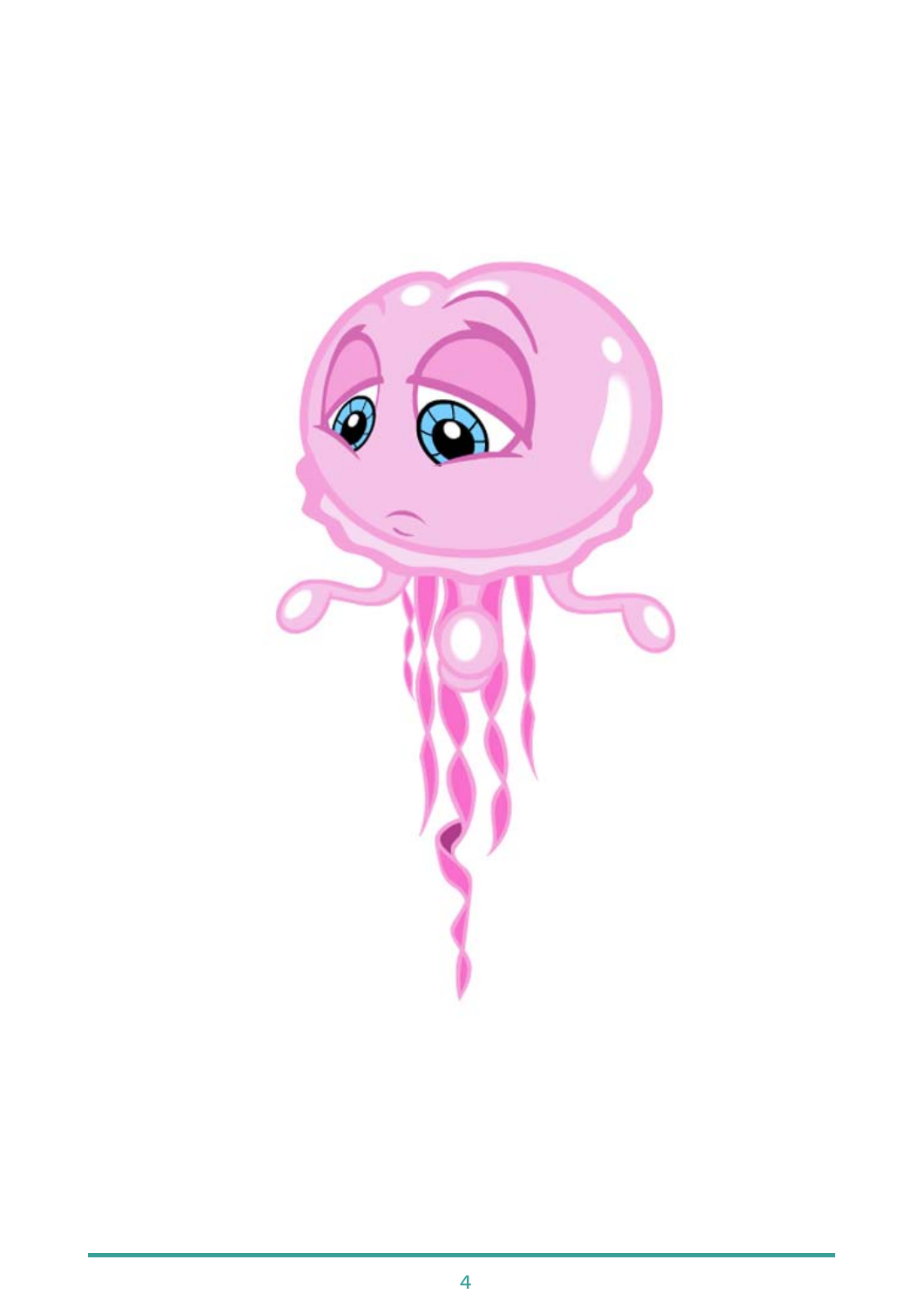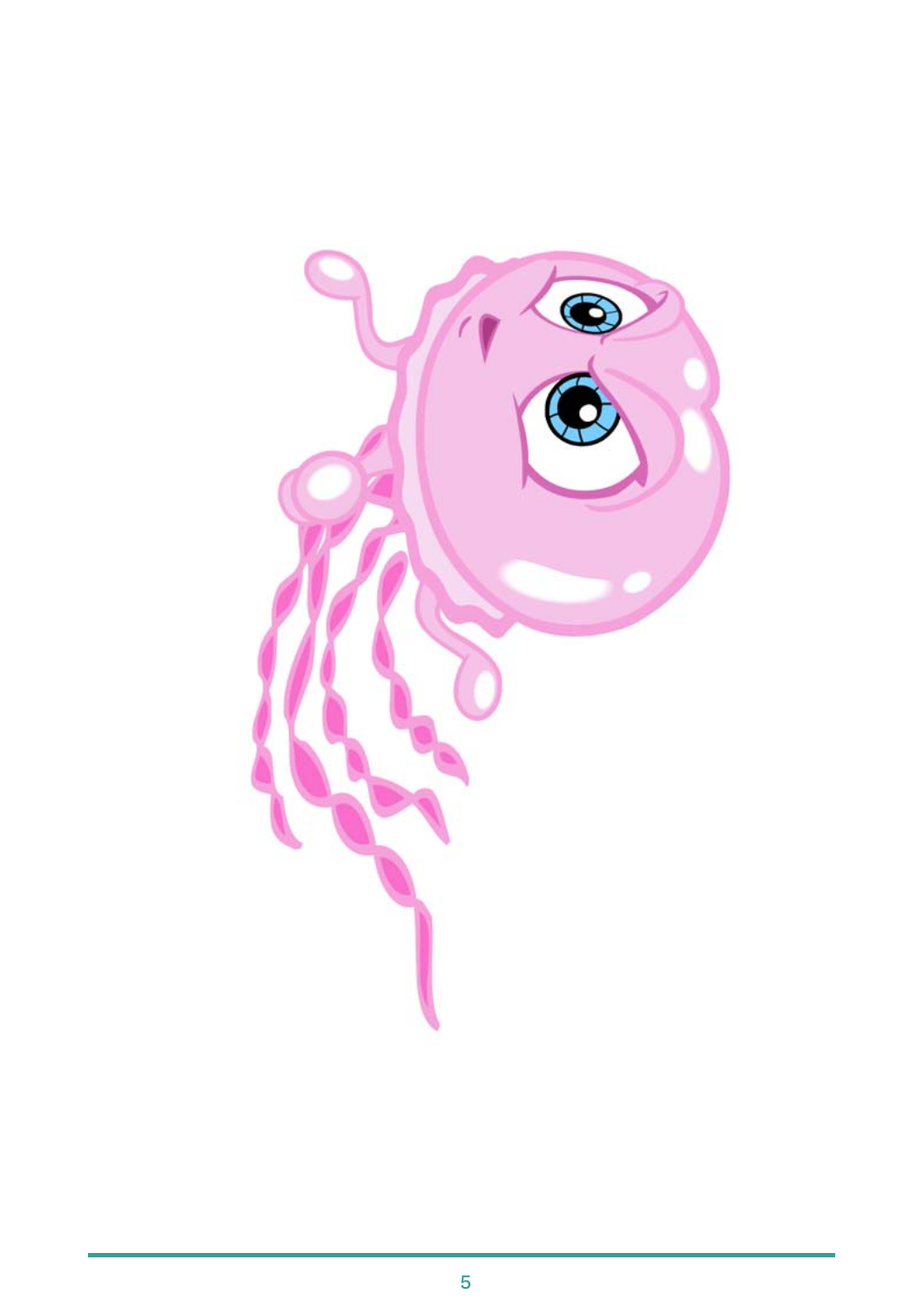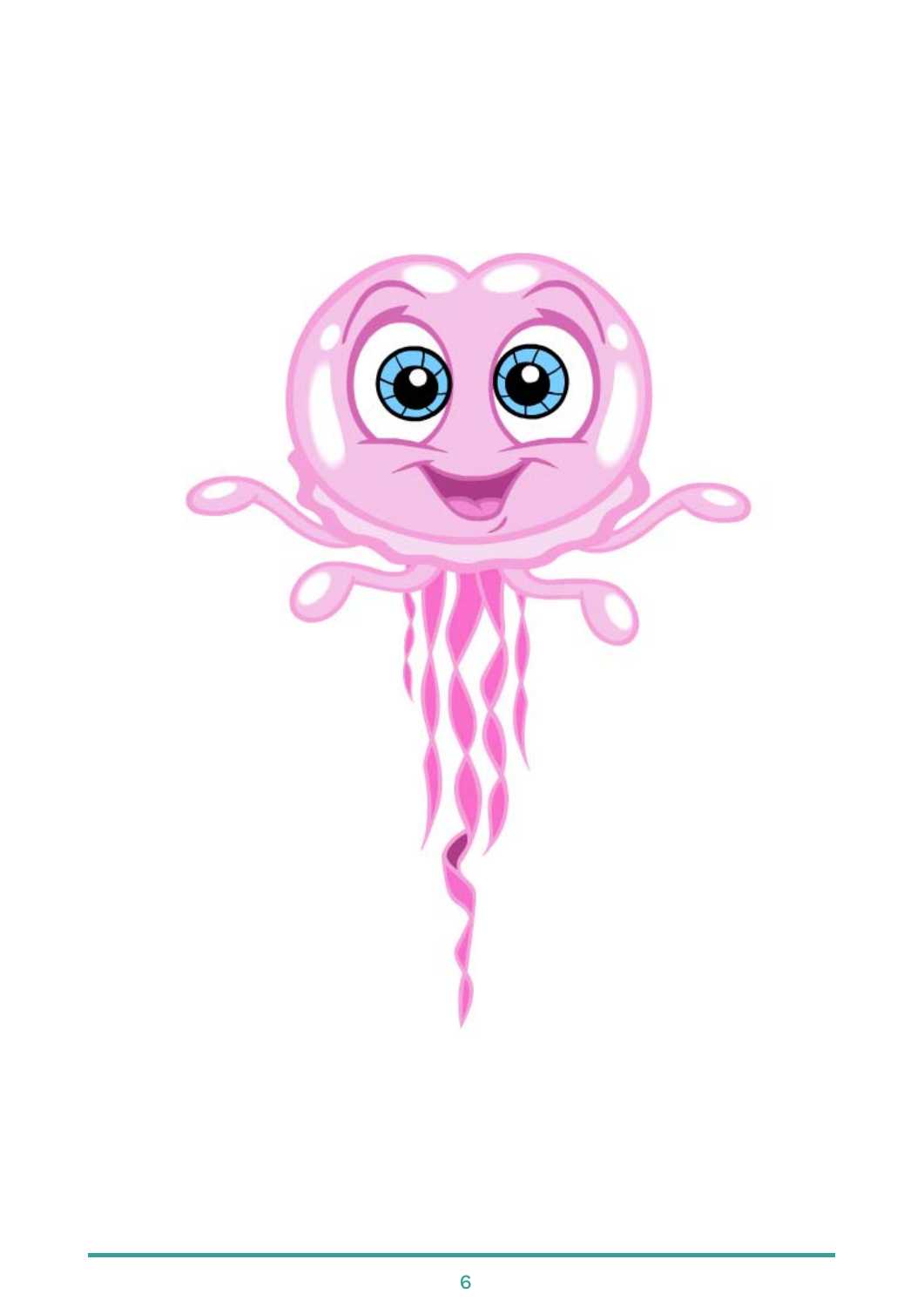

© 2003-2009 Hector's World Limited under licence. All rights reserved.